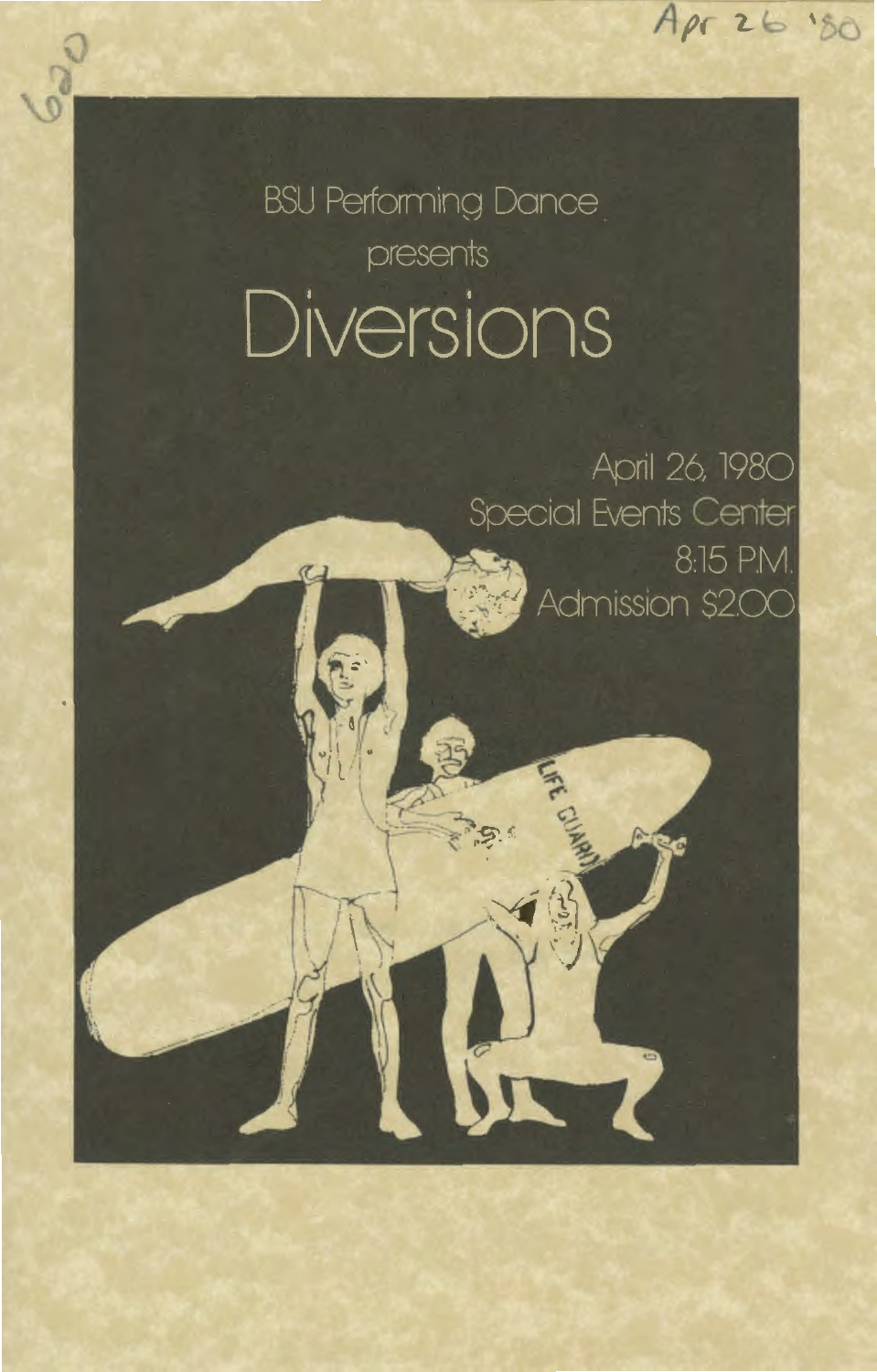#### DAYMARE

Music: Paul Hindemith Concept: Bret Berry Choreography: Entire Group Characters: Maid Kelly Andrews Ballerina Colleen Lloyd Bride Don Brokaw Girl Scout Tina Hamilton Girl with whip Donna Brown Football Player Doug Flanders Hooker Patty Brown Librarian Georg Ann Hilt Man in wheel chair Drug addict

Nun

Groom Lisa Terwilleger Punk rock star Windy McGlinsky

> Bret Berry Sherry Taylor Anne Piccotti

## YOU DREAM OF GENIE

Music: Cool and the Gang Choreographer: Patty Clark Dancers: Patty Clark, Rochelle Hazelworth Lisa Boylan

## TRIO OF HARMONY

Music: PaChabel Choreography: Sue Bauman Dancers: Barbara Boylan, Sue Bauman, Colleen Lloyd

## 1980

Music: Herb Alpert Choreography and dancer: Missy Munns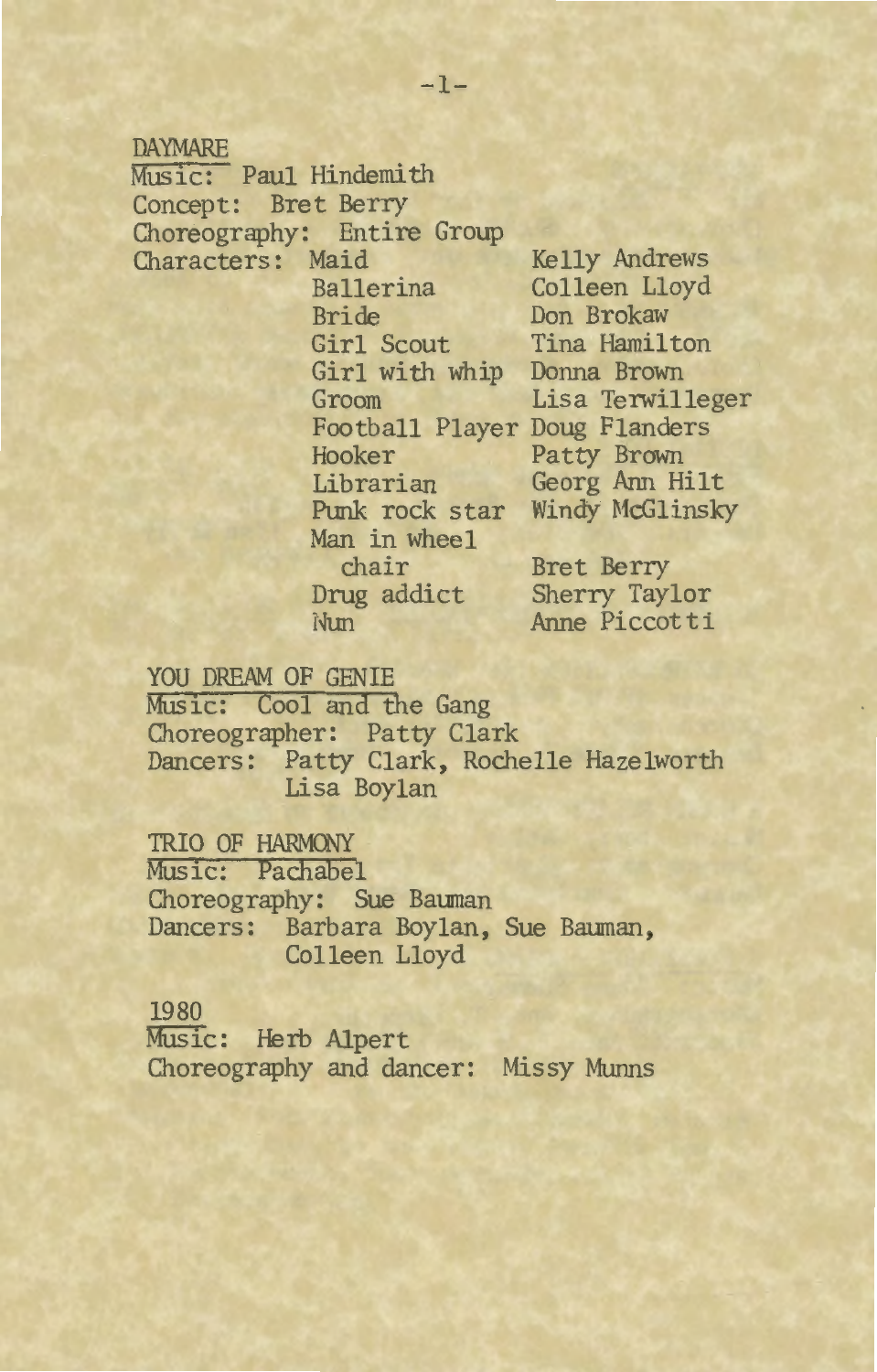## **TEMPTATIONS**

Music: Hallowed by they Name Choreography: Shelly Benedict Dancers: Shelly Benedict, Charlotte Kim

THORNS<br>Music: The Rose Choreography: Georg Ann Hilt Dancers: Georg Ann Hilt, Brett Berry

### DISTANT LOVE

Music: A Taste of Honey Choreography: Don Brokaw, Lisa Boylan Dancers: Don Brokaw, Lisa Boylan, Lisa Kelly Colleen Lloyd, Georg Ann Hilt

## INTERMISSION OF TEN MINUTES

IN RETROSPECTION (for Neenie) "Voices of Old People," Simon and Garfunkel Choreography: Anne T. Piccotti Dancers: Anne T. Piccotti, Bret Berry

A HUMAN RELATIONSHIP: In Memory of M.R.S. Music: Larry Gatlin Choreography: Charlotte Kim Dancers: Charlotte Kim, Henry Wood

A HOUSEWIFE'S DREAM Music: Donna Summer Choreography: Anne T. Piccotti Dancers: Anne T. Piccotti, Bret Berry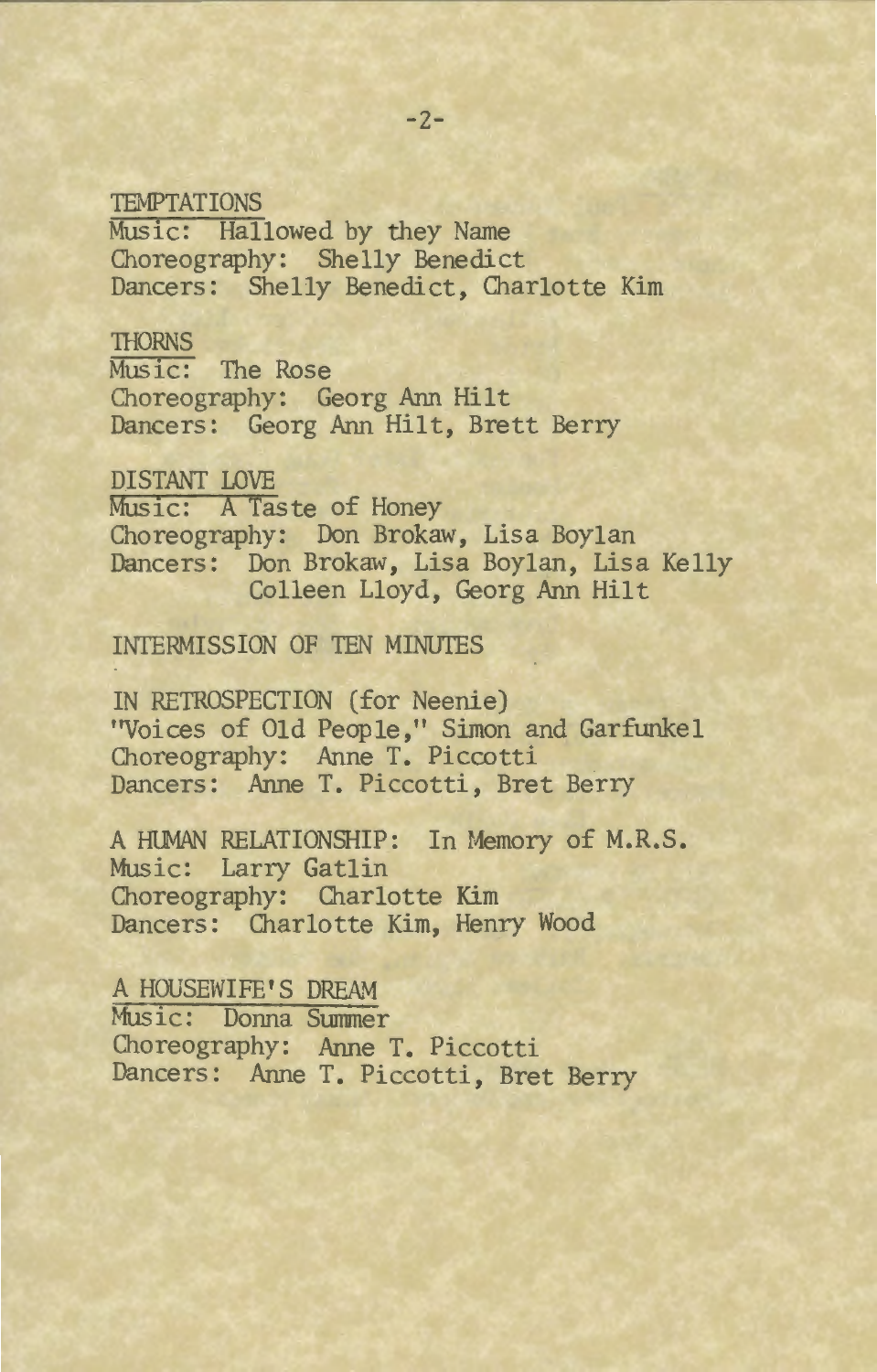## ••• overdose Music: T1m Curry Choreographer and dancer: Bret Berry the drug escape leads away from societal huddling places to singular solitude/ LSD/ don't screw much with others; i screw a lot with my mind/ CDCAINE/ i just live for myself/HEROIN/ a solitary space monkey living within discordant harmonies of psychedelics/ these are the sightsounds of drugs money/drugs.....

YOU'VE GOTTA BE COOL - how's that Joe? Music: Queen Choreographers and dancers: Sue Bauman, Don Brokaw

## TWO DUETS ON LOVE AND LOST YOUTH

- I. Music: Simon and Garfunkel Choreography: Colleen Lloyd Dancers: Colleen Lloyd, Bret Berry
- II. Music: Simon and Garfunkel Dancers: Colleen Lloyd, Bret Berry, Carol Piccotti

INTERMISSION OF TEN MINUTES

A scarlet diversion in light Blue Music: Prokofiev Choreography: Tina Hamil ton Dancers: Hester Prynne: Tina Hamilton: Arthur Dimsdale: Bret Berry

"A TITLE FOR A MAID OF ALL TITLES THE WORST"

Music: Golden Dance Hits of 1600 Choreography: Advanced Modern Dance Class Dancers: Ruth Armstrong, Mary Ogdahl, Melanie Bringhurst, Lu Ann Jensen, Jenny Horton, Connie Rosco, Susan Buckley, Frieda Briggs, Barbara Boylan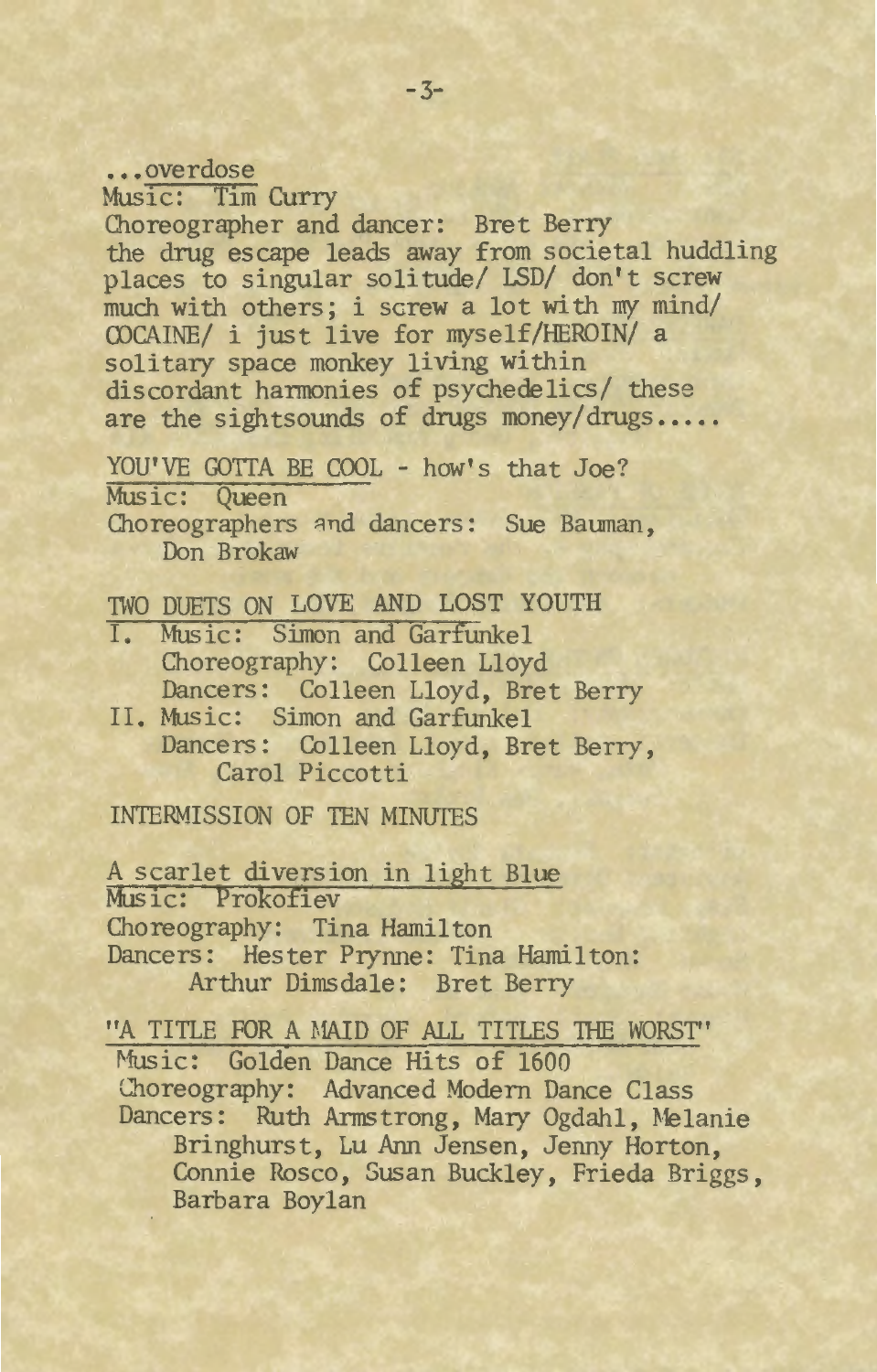SIL VOUS PLAIT Music: Michael Jackson Choreography: Lisa Kelly Dancers: Lisa Kelly, Anne Piccotti, Bert Gonzales, Kumi Inagaki

## DARKDREAMS

Music: Pink Floyd Choreography: Lisa Boylan Dancers: Lisa Boylan, Barbara Boylan, Tina Hamilton, Georg Ann Hilt, Charlotte Kim

## DRUMS OF PASSION

Musicians: Mike Lyons, Steve Ferrini Choreography by the creative force which flows between the dancers and the music Dancers: Nan Louise Rodgers, Sue Brault

## PICTURES ON THE WALL

Music: Marvin Hamlish Choreography: Colleen Lloyd Dancers: Colleen Lloyd, Bret Berry, Sherrie Pate, Nancy Kinghorn, Sue Bauman, Kume

Inagaki , Don Brokaw

Director: Barbara Boylan Assistant Director: Tina Hamilton Stage Manager: Glenis Hodgson Lighting Designer: Brian Zimmerman Sound: W. C. Amidon House Manager: Anne Boylan Ushers: Sybil Hosford, Jonathan Boylan, Jodi Marshall, Cheri Baldwin and Tanya Baldwin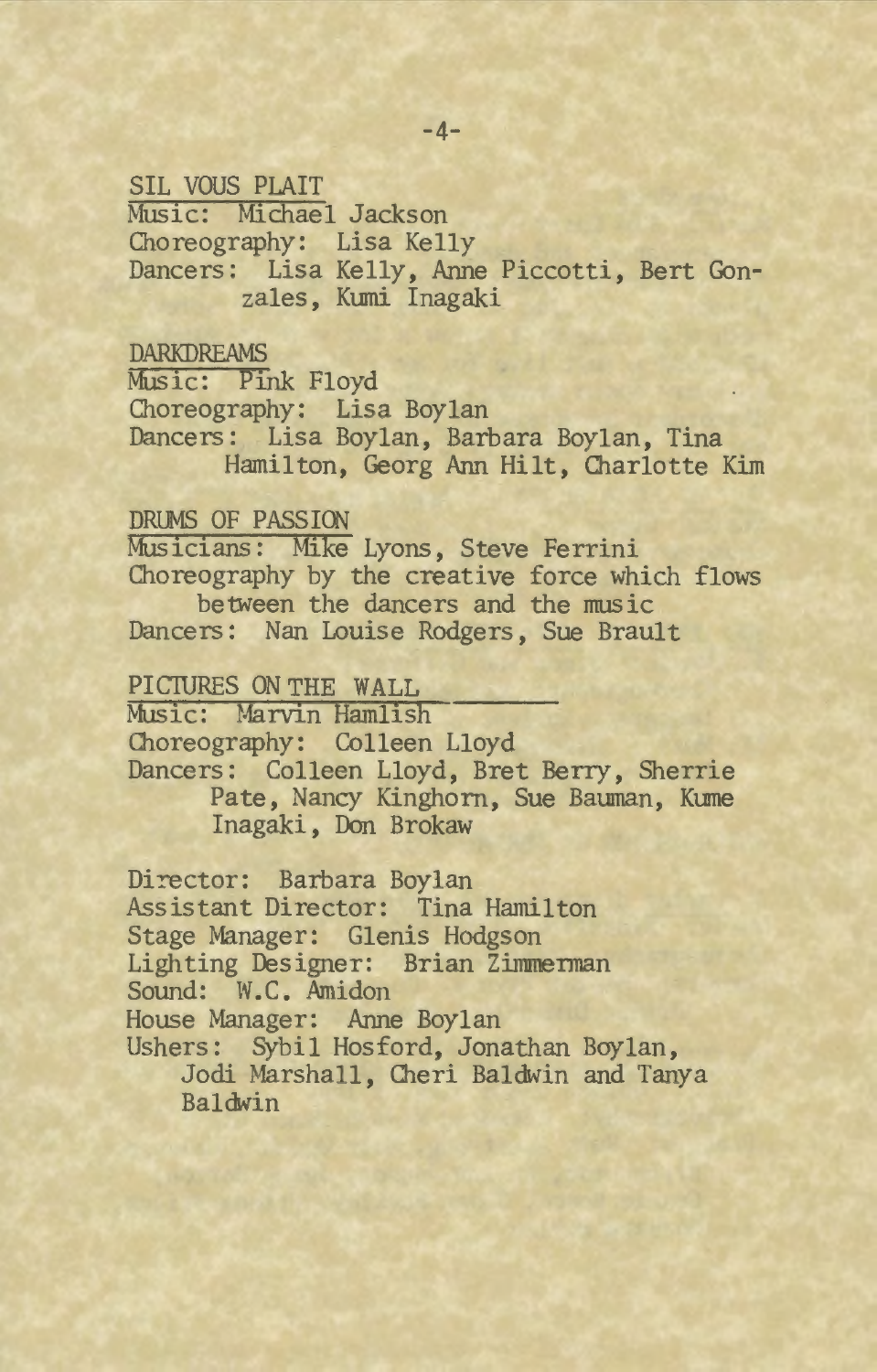ADDITIONS TO PROGRAM:

Steve Mann will dance with Missy Munns in 1980.

Jeanie Aguirre is also a dancer in Drums of Passion.